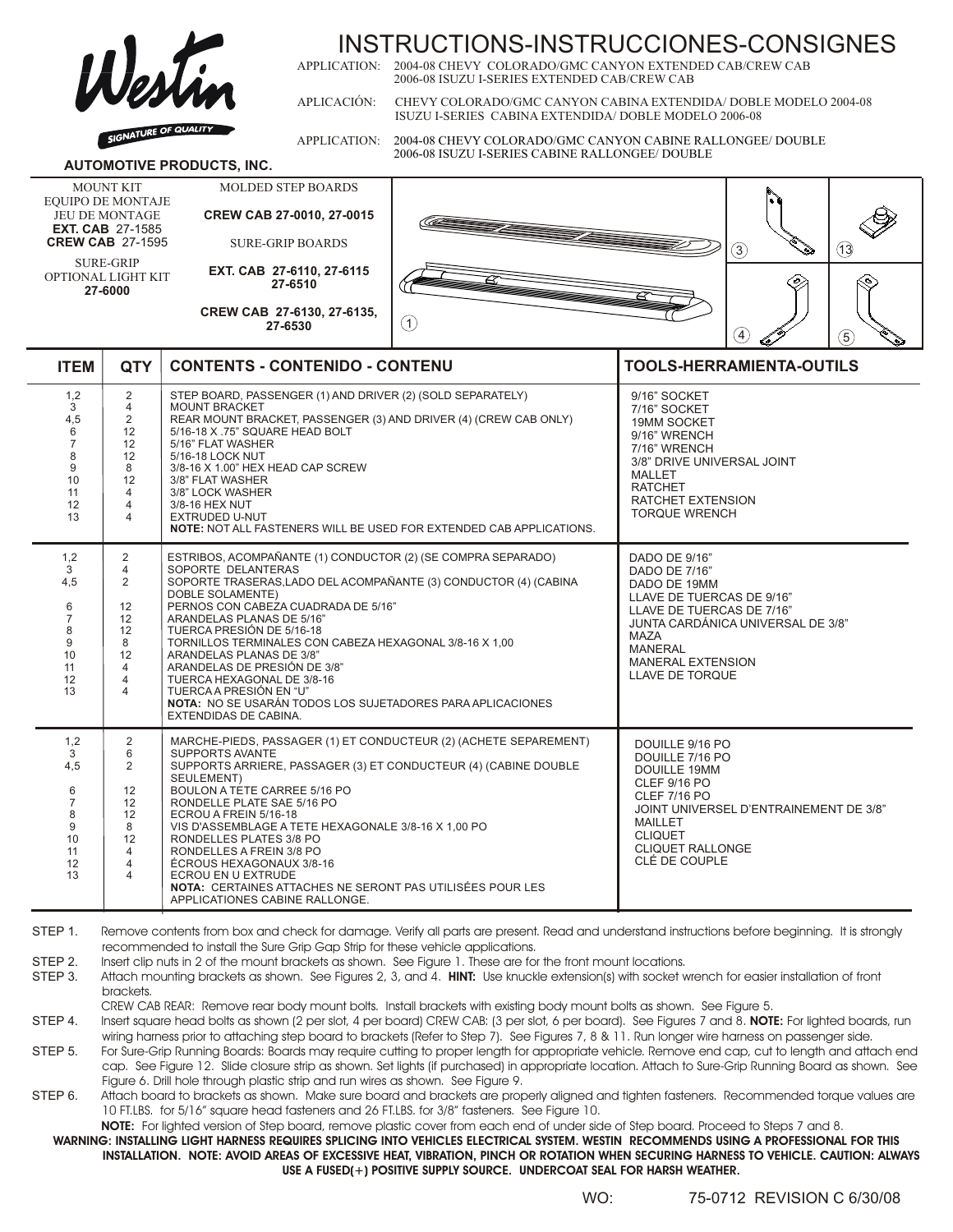**HINT:** Step boards: For Longevity, check rubber seals before installation. Rubber grommets around red and blue wires going into rear sockets, should be inserted and recessed about 1/4". NOTE: Remove bulbs and apply white grease into sockets and replace bulbs. Apply RTV Silicone where lights go into socket. Install lights and run wire loom as shown. See Figure 8. For Sure-Grip Running Boards, run wire loom down center as shown. See Figure 7.

STEP 7. Determine whether your vehicle has a positive or negative switching courtesy system or an auxiliary light source (most Fords). Obtain an accurate wiring diagram for your vehicle's courtesy light system.

## **For positive and negative switching:**

Locate a pass-through point (usually under carpet at driver side door sill) for the wire harness. Locate main courtesy wire (usually wire lead to dome light). NOTE: If you do not use the main courtesy wire, lights will only function when one door is open. Route wire harness so that the 2 female connections (from step board) are nearest to pass thru point.\*Connect opposite step board lead to either connection. Connect the splicing lead to remaining female socket and route one wire thru pass thru point. See Figure 11.

#### **VERY IMPORTANT** - Double check that your system has positive or negative switching.

For positive switching only: Connect positive wire to main courtesy system, (usually wire lead to dome light). TEST CONTINUITY BEFORE CONNECTING BY OPENING AND CLOSING ALL DOORS. Ground remaining wire.

For negative switching only: Connect negative wire to main courtesy system, (usually wire lead to dome light but sometimes from dome light to courtesy ECU). TEST GROUND CONTINUITY BEFORE CONNECTING BY OPENING AND CLOSING ALL DOORS. Connect remaining wire to battery using a 5A fuse.

\*\*Be sure that you have not routed any wires near moving parts (i.e.. driveshaft) or near any heat generating source (i.e.. transmission, engine, exhaust).

#### **Auxiliary Light source:**

Locate auxiliary light source connection under vehicle (usually attached to back side of front or rear fender well (refer to vehicles owners manual). See Figure 11. TEST SOURCE BEFORE CONNECTING. Connect splicing leads to aux light source. test step board lights for proper function by opening and closing doors.

#### FINISH PROTECTION

Westin products have a high quality finish that must be cared for like any other exposed finish on the vehicle. Protect the finish with a non-abrasive automotive wax, (e.g. Pure Carnauba) on a regular basis. The use of any soap, polish or wax that contains an abrasive is detrimental, as the compounds scratch the finish and open it to corrosion.

- PASO 1. Retire el contenido de la caja y verifique que ninguna pieza se haya dañado. Verifique que no falte ninguna pieza. Lea las instrucciones completamente antes de comenzar. Se recomienda para instalar el Sure-Grip Gap Strip para las aplicaciones de estos vehículos.
- PASO 2. Inserte las abrazaderas en 2 de los soportes de montaje como se muestra. Vea la figura 1. Son para las ubicaciones de montaje delanteras.
- PASO 3. Instale los soportes de montaje como se muestra. Vea las figuras 2, 3 y 4. CANINA DOBLE TRASERO: Retire los pernos de montaje de la carrocería trasero. Instale los soportes con los pernos existente como se muestra. Vea la figura 5. SUGERENCIA: Use una o más extensiones con articulación con la llave de cubo para instalar más fácilmente los soportes delanteros.
- PASO 4. Inserte los pernos con cabeza cuadrada como se muestra (2 por ranura, 4 por estribo) CABINA DOBLE: (3 por ranura, 6 por estribo). Vea las figuras 7 y 8. **NOTA:** Para los estribos con faros, pase el arnés del cableado antes de instalar los estribos sobre los soportes (consulte el paso 7). Vea las figuras 7, 8 y 11. Pase el arnés de cables más largo por el lado del acompañante.
- PASO 5. Para los estribos Sure-Grip: es probable que deba recortar los estribos a la longitud para el vehículo en el que se han de instalar. Retire el tornillo terminal, corte a la longitud adecuada y vuelva a instalar el tornillo terminal. Vea la figura 12. Ajuste los faros (si están incluidos) en la ubicación correcta. Instale los estribos como se muestra. Vea la figura 6. Haga una perforación en la banda de plástico y pase los cables como se muestra. Vea las figura 9.
- PASO 6. Instale el estribo sobre los soportes como se muestra.Asegúrese de que el estribo y los soportes estén alineados correctamente y que los sujetadores estén apretados. Los valores recomendados del momento un torque son 10 libras-pies a sujetadores cuadrados del 5/16" y 26 libras-pies a los sujetadores de 3/8". Vea la figura 10.

**NOTA:** Para la versión de estribos con faros, retire la cubierta de plástico de cada extremo en la parte inferior del estribo. Continúe con los pasos 7 y 8.

**ADVERTENCIA: LA INSTALACIÓN DEL ARNÉS DE LOS FAROS REQUIERE CONEXIÓN AL SISTEMA ELÉCTRICO DEL VEHÍCULO. WESTIN RECOMIENDA DEJAR LA INSTALACIÓN EN MANOS DE UN PROFESIONAL. NOTA: EVITE ÁREAS CON EXCESO DE CALOR, VIBRACIÓN, PRESIÓN O ROTACIÓN AL INSTALAR EL ARNÉS EN EL VEHÍCULO. PRECAUCIÓN: SIEMPRE USE UNA FUENTE DE ALIMENTACIÓN ELÉCTRICA POSITIVA (+) COMBINADA APLIQUE UN SELLADO DE HULE PARA CONDICIONES CLIMÁTICAS ADVERSAS.**

pase el tubo de cables como se muestra. Vea la figura 8. Para los estribos Sure-Grip, pase el tubo de cables por debajo del centro como se muestra. Vea la figura 9. **SUGERENCIA:** Estribos moldeados: para una mayor duración, verifique los sellos de hule antes de la instalación. Los tapones de hule que rodean los cables rojos y azules que se introducen en los tomas traseros deben introducirse y embutirse a aproximadamente 1/4". **NOTA:** retire los focos y aplique grasa blanca en los tomas, y reemplace los focos. Aplique silicona RTV al introducir los focos en los tomas. Instale los faros y

PASO 7. Determine si su vehículo tiene un sistema de luz de cortesía de interruptor positivo o negativo, o una fuente de luz auxiliar (la mayoría de los modelos de Ford). Obtenga un plano preciso del cableado del sistema de luces de cortesía de su vehículo.

**Para interruptores positivos y negativos:**

conexión. Conecte el cable de conexión al toma hembra que queda libre y atraviese un cable por el punto de paso. Vea la figura 11. Identifique un punto de paso (generalmente debajo del tapete del umbral de la puerta del lado del conductor) para el arnés de cables. Identifique el cable principal del sistema de las luces de cortesía (generalmente se provee un conductor a la luz del techo). **NOTA:** si no usa el cable principal de las luces de cortesía, las luces sólo funcionarán cuando la puerta esté abierta. Pase el arnés de cables de modo que las dos conexiones hembras (del estribo) queden más próximas al punto de paso. \*Conecte el conductor del estribo opuesto a cualquier **MUY IMPORTANTE:** vuelva a comprobar si su sistema tiene un interruptor positivo o negativo.

**Para interruptor positivo únicamente:** conecte el cable positivo al sistema principal de las luces de cortesía (generalmente se provee un conductor a la luz del techo). ABRA Y CIERRE TODAS LAS PUERTAS PARA COMPROBAR LA CONTINUIDAD ANTES DE REALIZAR LA CONEXIÓN. Aterrice el cable restante.

Para interruptor negativo únicamente: conecte el cable negativo al sistema principal de luces de cortesía (generalmente, el cable está conectado a la luz del techo, pero a veces la conexión va desde la luz del techo a la unidad de control eléctrico de la luz de cortesía). ABRA Y CIERRE TODAS LAS PUERTAS PARA COMPROBAR LA CONTINUIDAD A TIERRA ANTES DE REALIZAR LA CONEXIÓN**.** Conecte el cable restante a la batería con un fusil de 5 A.

\*\*Asegúrese de no pasar ningún cable cerca de piezas móviles (por ejemplo, el eje del motor) o cerca de ninguna fuente de generación de calor (por ej., transmisión, motor, escape).

#### **Fuente de luz auxiliar:**

Identifique la conexión de la fuente de luz auxiliar debajo del vehículo, que generalmente está instalada en la parte posterior del salpicadero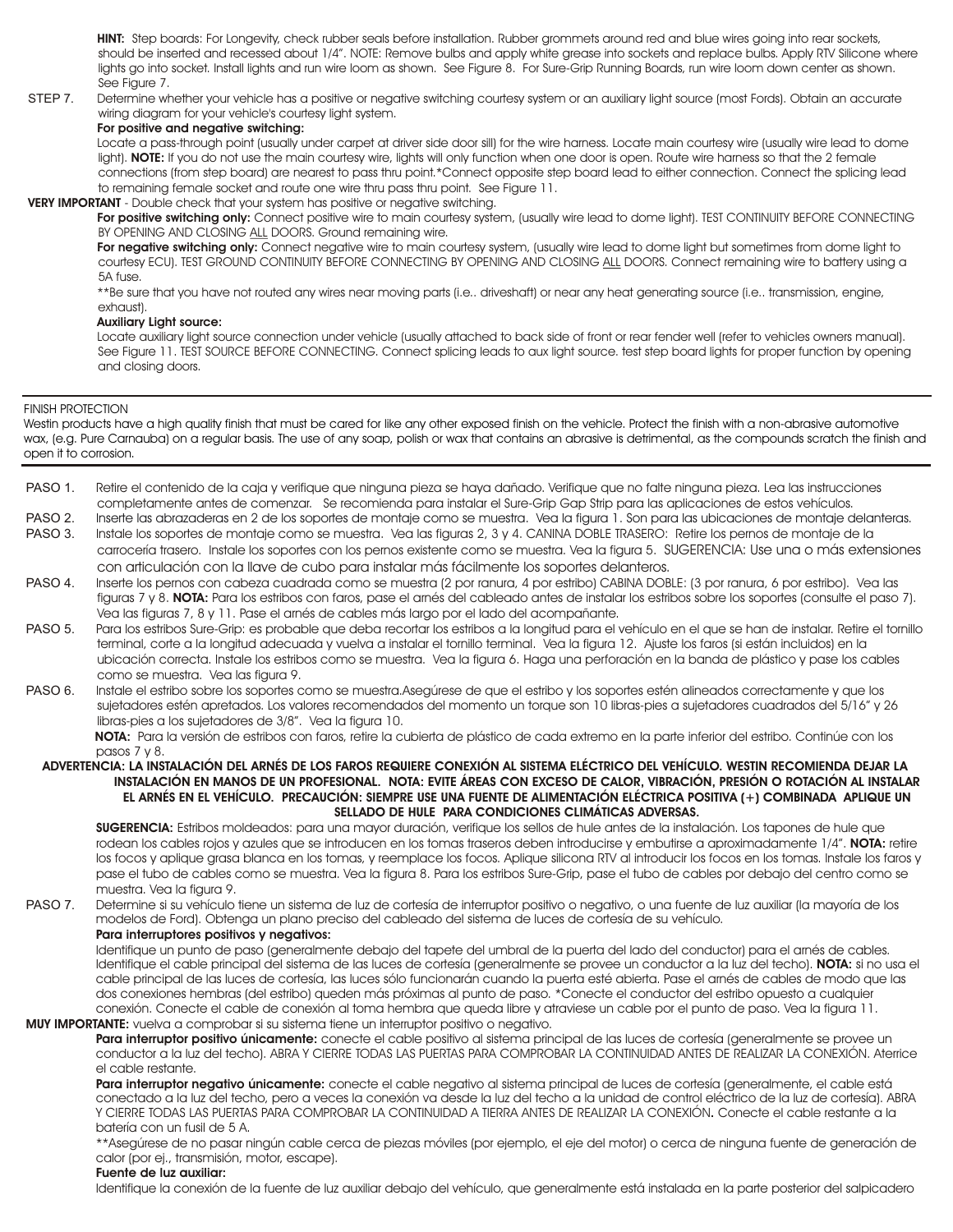delantero o trasero (consulte el manual del propietario). Vea la figura 11. COMPRUEBE LA FUENTE ANTES DE REALIZAR LA CONEXION. Conecte el cable de conexión a la fuente de luz auxiliar. Abra y cierre la puerta para verificar el correcto funcionamiento de los faros de los estribos. PASO 8. Aplique un sellado de hule a los estribos, soportes y cables eléctricos, conexiones y lentes para protegerlos de condiciones climáticas

#### PROTECCIÓN DEL ACABADO

Los productos Westin tienen un acabado de alta calidad que requiere del mismo cuidado que cualquier otro acabado expuesto del vehículo. Proteja el acabado con una cera no abrasiva para automóviles (por ejemplo, Pure Carnauba) regularmente. El uso de cualquier jabón, pulidor o cera que contenga un abrasivo es nocivo, dado que los componentes rayan el acabado y lo exponen a la corrosión.

- ETAPE 1. Enlevez le contenu de la boîte et vérifiez pour tout dommage. Vérifiez que toutes les pièces y sont. Lisez complètement les instructions avant de commencer. Pour ces applications, il est fortement recommandé pour installer l'ensemble de garniture Sure-Grip.
- ETAPE 2. Insérez les colliers à écrou dans 2 des supports de montage tel qu'illustré. Voir figure 1. Ceux-ci sont pour les emplacements de montage avant.
- ETAPE 3. Montez les supports de montage tel qu'illustré. Voir figures 2, 3, et 4. **CONSEIL:** Utilisez des rallonges articulées avec la clé à douilles pour faciliter l'installation des supports avant.

CABINE DOUBLE ARRIERE: Retirez les boulons de montage de carosserie arriere. Installez les supports avec les boulons de montage de carosserie existants tel qu'illustré. Voir Figure 5.

- ETAPE 4. Insérez les boulons à tête carrée tel qu'illustré (2 par fente, 4 par barre de frottement) CABINE DOUBLE: (3 par fente, 6 par barre de frottement). Voir figures 7 et 8. **NOTA :** Pour le marche-pieds/barre de frottement illuminée, faites passer le faisceau de câblage avant de fixer le marche-pieds aux supports (voir étape 7). Voir figures 7, 8 et 11. Faites passer l faisceau de câblage le plus long du côté passager.
- ETAPE 5. Pour les marchepieds Sure-Grip: Vous aurez peut-être à couper le marche-pieds pour ajuster sa longueur au véhicule. Retirez l'embout, coupez le marche-pieds à la longueur désirée et reposez l'embout. Voir figure 12. Placez les lumières (si incluses) dans les endroits appropriés. Fixez à la barre de frottement tel qu'illustré. Voir figure 6. Percez un trou dans le plastique et faites passe les câbles tel qu'illustré. Voir figure 9.
- ETAPE 6. Monter le marchepied sur les supports tel qu'illustré. S'assurer que le marchepied et les supports sont correctement alignés et serrer les attaches. Les valeurs de couplez recommandées sont 10 libras-pies a los sujetadores carrées de 5/16 po y 26 libras-pies a los sujetadores de 3/8. Voir figure 10.

**REMARQUE:** Pour la version éclairée du marchepied moulé, retirer le couvercle de plastique de chaque extrémité du dessous du marchepied. Passer aux étapes 7-8.

#### **AVERTISSEMENT: L'INSTALLATION DU FAISCEAU D'ÉCLAIRAGE NÉCESSITE UN ÉPISSAGE DU SYSTÈME DE CÂBLES DU VÉHICULE. WESTIN RECOMMANDE QUE L'INSTALLATION SOIT EFFECTUÉE PAR UN PROFESSIONNEL. REMARQUE: ÉVITER LES ZONES DE CHALEUR EXCESSIVE, VIBRATIONS, PINCEMENTS ET ROTATIONS EN MONTANT LE FAISCEAU SUR LE VÉHICULE. MISE EN GARDE: TOUJOURS EMPLOYER UNE SOURCE D'ALIMENTATION POSITIVE PROTÉGÉE PAR FUSIBLE (+). EN CLIMAT SÉVÈRE, ENDUIRE LA BAGUE D'UN PRODUIT D'ÉTANCHÉITÉ.**

**CONSEIL:** Marchepieds moulés : Pour une longue vie de service, vérifier les joints de caoutchouc avant l'installation. Les passe-fils de caoutchouc autour des fils rouges et bleus passant dans les douilles arrière doivent être insérés et enfoncés environ 1/4 po. **REMARQUE:**  Retirer les ampoules et appliquer une couche de graisse blanche dans les douilles et ensuite reposer les ampoules. Appliquer de la silicone RTV aux endroits où les lumières seront placées dans la douille. Installer les lumières et le faisceau de câblage tel qu'illustré. Voir figure 9. Pour les marchepieds Sure-Grip, poser le faisceau de câblage le long du centre tel qu'illustré. Voir figure 8

ÉTAPE 7. Déterminer si le véhicule est muni d'un système de lampe d'accueil négatif ou positif ou d'une source d'éclairage auxiliaire (la majorité des Ford). Obtenir le bon schéma de câblage pour le système de lampe d'accueil du véhicule.

#### **Pour commutation négative et positive :**

Situer le passe-câble (normalement sous le tapis, près de la portière du chauffeur) pour le faisceau de câblage. Situer le fil principal du système d'accueil (habituellement le fil vers le plafonnier). **REMARQUE:** Si vous n'utilisez pas le fil principal de la lampe d'accueil, les lampes ne fonctionneront que lorsqu'une portière est ouverte. Poser le faisceau de câblage de façon à ce que les deux connexions femelles (du marchepied) se trouvent le plus près du passe-câble.

\*Brancher les fils de l'autre marchepied à chaque bout. Brancher le fil d'épissure à la douille femelle restante et passer un fil dans le passe-câble. Voir figure 11.

**TRÈS IMPORTANT:** Vérifier que le système est à commutation positive ou négative.

#### **Pour la commutation positive seulement:**

Brancher le fil positif au système d'accueil principal (habituellement le fil vers le plafonnier). VÉRIFIER LA CONTINUITÉ AVANT D'EFFECTUER LA CONNEXION EN OUVRANT ET REFERMANT TOUTES LES PORTIÈRES. Mettre à la masse le fil restant.

## **Pour la commutation négative seulement :**

Brancher le fil négatif au système d'accueil principal (habituellement le fil vers le plafonnier mais parfois le fil venant du plafonnier vers l'UCE du système d'accueil). VÉRIFIER LA CONTINUITÉ DE LA MASSE AVANT D'EFFECTUER LA CONNEXION EN OUVRANT ET REFERMANT TOUTES LES PORTIÈRES. Brancher le fil restant à la batterie au moyen d'un fusbile 5A.

\*\*S'assurer de ne pas placer les fils près des pièces mobiles (c'est-à-dire l'arbre d'entraînement) ni près de toute source de chaleur (c'està-dire la transmission, le moteur, l'échappement).

#### **Source de lumière auxiliaire :**

Situer le raccord de la source d'éclairage auxiliaire sous le véhicule (habituellement fixé sur la face inférieure du compartiment d'aile avant ou arrière) (consulter le manuel de l'utilisateur du véhicule). Voir figure 11. TESTER LA SOURCE AVANT D'EFFECTUER LA CONNEXION. Brancher les fils d'épissure sur la source de lumière auxiliaire et vérifier le bon fonctionnement des lumières du marchepied en ouvrant et refermant les portières.

ÉTAPE 8. Appliquer un enduit de protection sur le dessous du marchepied, les supports et les fils électriques, ainsi que les connexions et lentilles en climat sévère. Reposer le couvercle de plastique sur le dessous du marchepied. **L'INSTALLATION EST TERMINÉE.**

#### PROTECTION DE LA FINISSION

Les produits Westin ont une finission de haute qualité qui requiert des soins, comme toute autre finission du véhicule exposée aux éléments. Protégez la finission à l'aide d'une cire non-abrasive (par exemple, Pure Carnauba) de façon régulière. L'usage de tout savon, pâte à polir ou cire contenant un abrasif est nuisible, puisque les composantes strient la finission et la laissent vulnérable à la corrosion.



**Westin Automotive Products, Inc. 5200 N. Irwindale Ave. Suite 220 Irwindale, Ca. 91706**